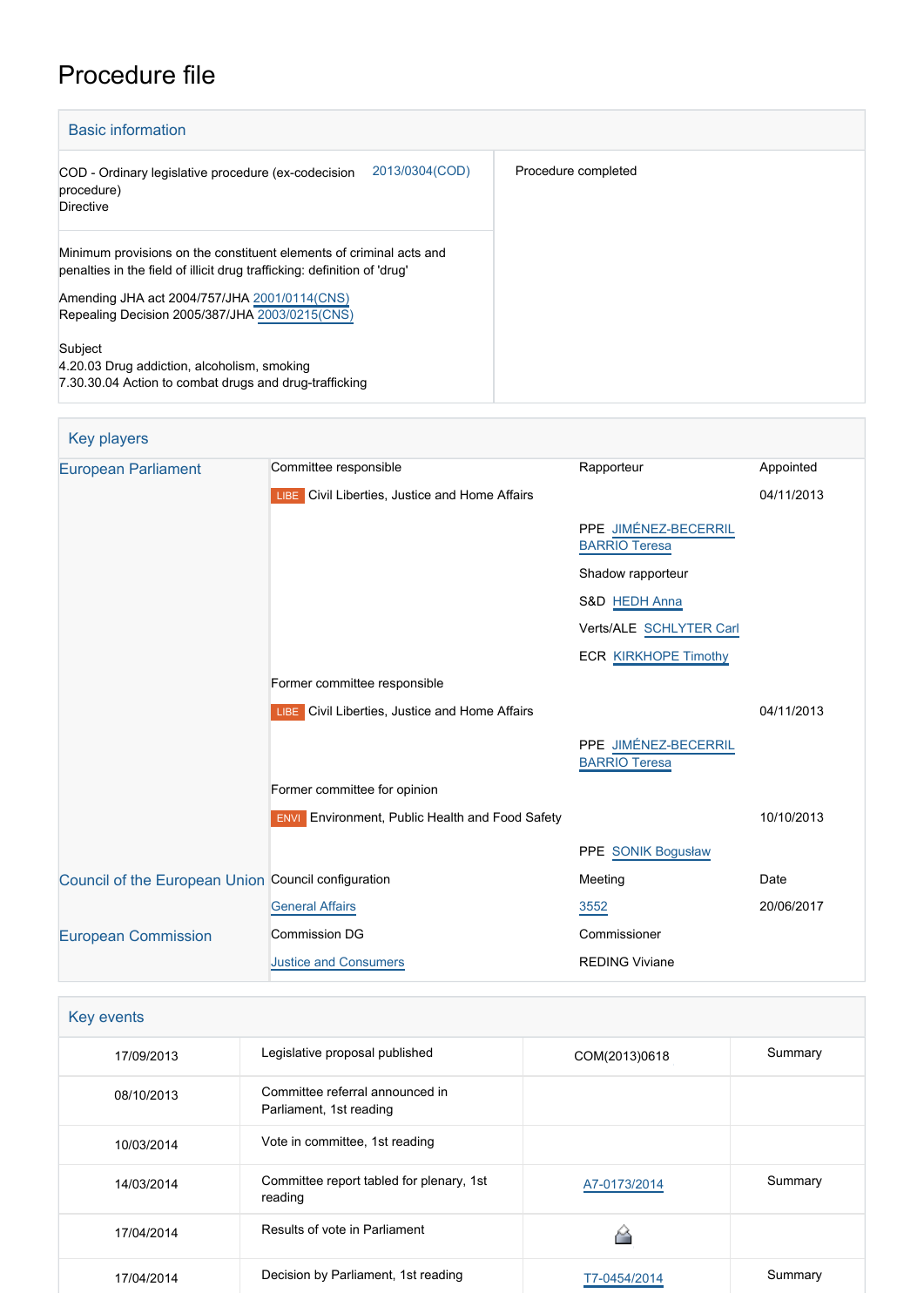| 05/02/2015 | Committee decision to open<br>interinstitutional negotiations after 1st<br>reading in Parliament    |              |         |
|------------|-----------------------------------------------------------------------------------------------------|--------------|---------|
| 08/06/2017 | Approval in committee of the text agreed<br>at early 2nd reading interinstitutional<br>negotiations |              |         |
| 25/09/2017 | Council position published                                                                          | 10537/1/2017 | Summary |
| 05/10/2017 | Committee referral announced in<br>Parliament, 2nd reading                                          |              |         |
| 19/10/2017 | Vote in committee, 2nd reading                                                                      |              |         |
| 23/10/2017 | Debate in Parliament                                                                                | 珊            |         |
| 23/10/2017 | Committee recommendation tabled for<br>plenary, 2nd reading                                         | A8-0317/2017 | Summary |
| 24/10/2017 | Decision by Parliament, 2nd reading                                                                 | T8-0391/2017 | Summary |
| 15/11/2017 | Final act signed                                                                                    |              |         |
| 15/11/2017 | End of procedure in Parliament                                                                      |              |         |
| 21/11/2017 | Final act published in Official Journal                                                             |              |         |

#### Technical information

| Procedure reference        | 2013/0304(COD)                                                                                 |
|----------------------------|------------------------------------------------------------------------------------------------|
| Procedure type             | COD - Ordinary legislative procedure (ex-codecision procedure)                                 |
| Procedure subtype          | Legislation                                                                                    |
| Legislative instrument     | <b>Directive</b>                                                                               |
|                            | Amending JHA act 2004/757/JHA 2001/0114(CNS)<br>Repealing Decision 2005/387/JHA 2003/0215(CNS) |
| Legal basis                | Treaty on the Functioning of the EU TFEU 083-p1-a1                                             |
| Other legal basis          | Rules of Procedure EP 159                                                                      |
| Stage reached in procedure | Procedure completed                                                                            |
| Committee dossier          | LIBE/8/09271                                                                                   |
|                            |                                                                                                |

#### Documentation gateway

| Legislative proposal                                               |             | COM(2013)0618 | 17/09/2013 | EC.        | Summary |
|--------------------------------------------------------------------|-------------|---------------|------------|------------|---------|
| Document attached to the procedure                                 |             | SWD(2013)0319 | 17/09/2013 | EC         |         |
| Document attached to the procedure                                 |             | SWD(2013)0320 | 17/09/2013 | EC.        |         |
| Committee draft report                                             |             | PE519.605     | 19/12/2013 | EP         |         |
| Economic and Social Committee: opinion,<br>report                  |             | CES6166/2013  | 21/01/2014 | <b>ESC</b> |         |
| Amendments tabled in committee                                     |             | PE519.807     | 28/01/2014 | EP         |         |
| Committee opinion                                                  | <b>ENVI</b> | PE524.584     | 31/01/2014 | EP         |         |
| Committee report tabled for plenary, 1st<br>reading/single reading |             | A7-0173/2014  | 14/03/2014 | EP         | Summary |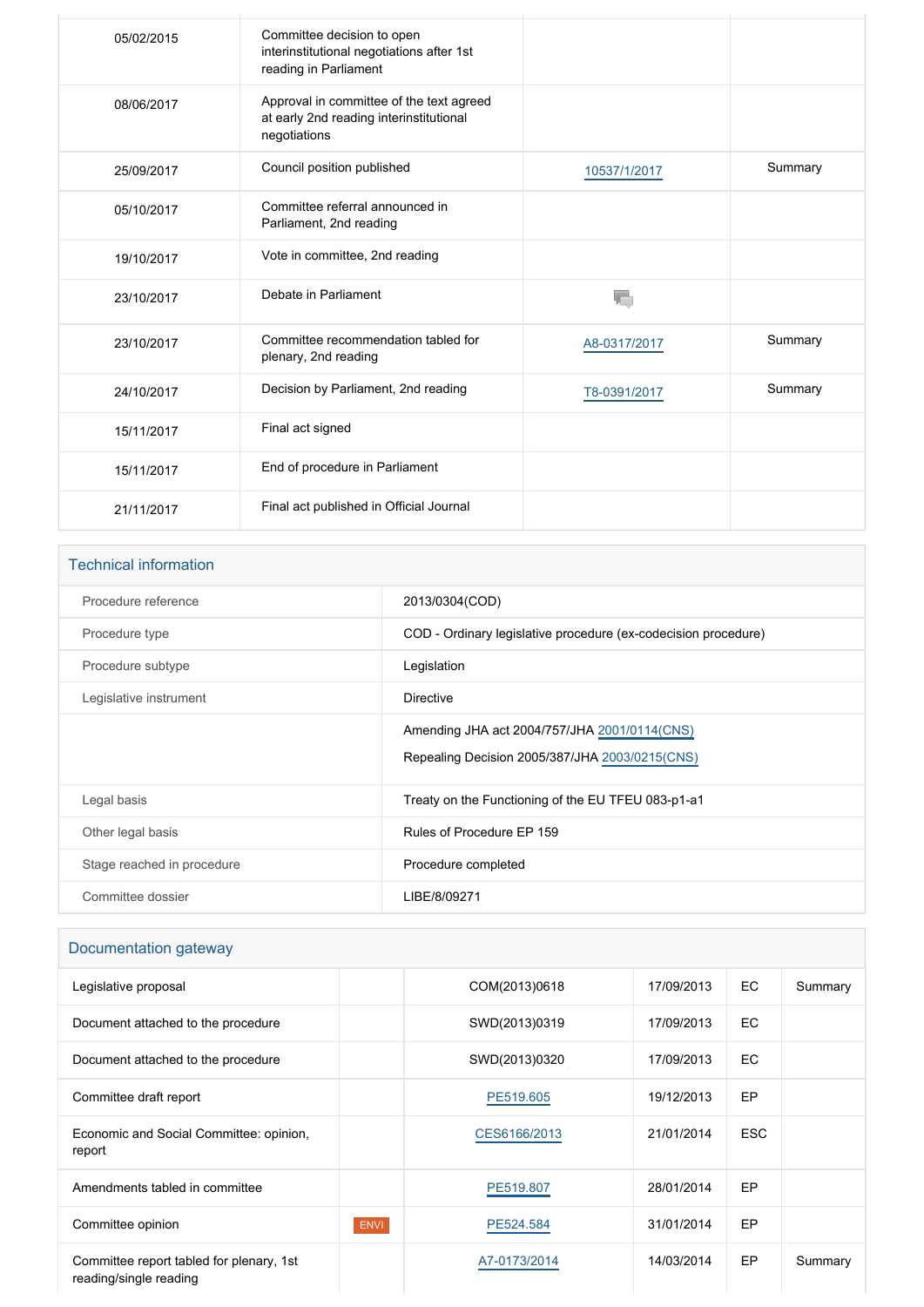| Text adopted by Parliament, 1st<br>reading/single reading   | T7-0454/2014   | 17/04/2014 | EP         | Summary |
|-------------------------------------------------------------|----------------|------------|------------|---------|
| Commission response to text adopted in<br>plenary           | SP(2014)471    | 09/07/2014 | <b>EC</b>  |         |
| Council statement on its position                           | 11655/1/2017   | 21/09/2017 | CSL        |         |
| Council position                                            | 10537/1/2017   | 26/09/2017 | <b>CSL</b> | Summary |
| Commission communication on Council's<br>position           | COM(2017)0560  | 27/09/2017 | <b>EC</b>  | Summary |
| Committee recommendation tabled for<br>plenary, 2nd reading | A8-0317/2017   | 23/10/2017 | EP         | Summary |
| Text adopted by Parliament, 2nd reading                     | T8-0391/2017   | 24/10/2017 | EP         | Summary |
| Draft final act                                             | 00051/2017/LEX | 15/11/2017 | <b>CSL</b> |         |

#### Additional information

| National parliaments | IPEX                                             |
|----------------------|--------------------------------------------------|
| European Commission  | EUR-Lex<br>and the control of the control of the |

## Final act  [Directive 2017/2103](https://eur-lex.europa.eu/smartapi/cgi/sga_doc?smartapi!celexplus!prod!CELEXnumdoc&lg=EN&numdoc=32017L2103) [OJ L 305 21.11.2017, p. 0012](https://eur-lex.europa.eu/legal-content/EN/TXT/?uri=OJ:L:2017:305:TOC) Summary Final legislative act with provisions for delegated acts

| Delegated acts |                              |
|----------------|------------------------------|
| 2018/2989(DEA) | Examination of delegated act |
| 2020/2786(DEA) | Examination of delegated act |

### Minimum provisions on the constituent elements of criminal acts and penalties in the field of illicit drug trafficking: definition of 'drug'

PURPOSE: to amend Council Framework Decision 2004/757/JHA as regards the definition of the term drug in order to take into account new psychoactive substances.

PROPOSED ACT: Directive of the European Parliament and of the Council.

ROLE OF THE EUROPEAN PARLIAMENT: the European Parliament decides in accordance with the ordinary legislative procedure and on an equal footing with the Council.

BACKGROUND: illicit drug trafficking and drug abuse are major threats to the health and safety of individuals and to societies in the EU. Although consumption of substances controlled under the UN Conventions on drugs, such as cocaine, ecstasy or cannabis, seems to have stabilised in recent years, albeit at high levels, a major challenge is to address new substances that emerge on the market at a rapid speed.

New psychoactive substances, which imitate the effects of controlled drugs and are often marketed as legal alternatives to them because they are not subjected to similar control measures, and which have numerous uses in the industry, are increasingly available in the Union and consumed particularly by young people.

The risks that these new substances can pose have prompted national authorities to submit them to various restriction measures. However, such national restriction measures have limited effectiveness, since these substances can be moved freely in the internal market.

To effectively reduce the availability of these harmful new psychoactive substances, it is necessary that they are covered by criminal law provisions.

[Council Framework Decision 2004/757/JH](http://www.europarl.europa.eu/oeil/popups/ficheprocedure.do?lang=EN&reference=2001/0114(CNS))A provides a common approach to the fight against illicit drug trafficking. It sets out minimum common rules on the definition of drug trafficking offences and sanctions to avoid that problems arise in cooperation between the judicial authorities and law enforcement agencies of Member States, owing to the fact that the offence or offences in question are not punishable under the laws of both the requesting and the requested State.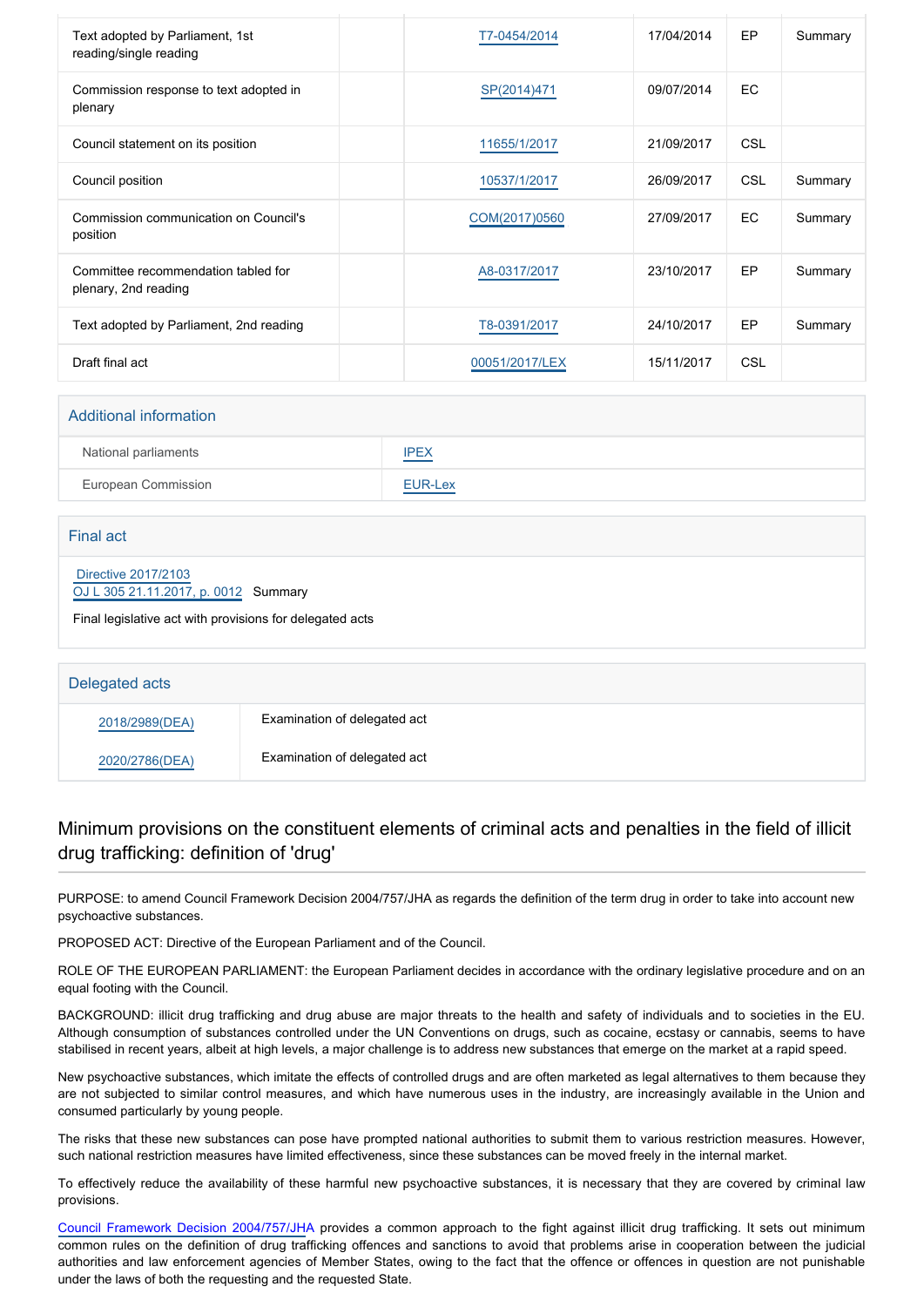However, these provisions do not apply to new psychoactive substances.

It is, therefore, necessary to extend the scope of application of Framework Decision 2004/757/JHA to new psychoactive substances subjected to control measures.

IMPACT ASSESSMENT: the Commission assessed the impacts of this proposal for an amendment to Framework Decision 2004/757/JHA in an impact assessment on new psychoactive substances. It concluded that harmful new psychoactive substances (those posing severe health, social and safety risks) should be subjected to criminal law provisions.

This represented part of the [preferred policy option](http://eur-lex.europa.eu/LexUriServ/LexUriServ.do?uri=SWD:2013:0320:FIN:EN:PDF), which foresees a graduated set of restriction measures that are proportionate to the level of risks posed by new psychoactive substances, and which do not cause obstacles to legitimate trade in the internal market.

LEGAL BASIS: Article 83(1) of the Treaty on the Functioning of the European Union (TFEU).

CONTENT: this proposal amends Framework Decision 2004/757/JHA in order to extend its scope to cover psychoactive substances presenting serious risks.

The proposal accompanies the [proposal](http://www.europarl.europa.eu/oeil/popups/ficheprocedure.do?lang=EN&reference=2013/0305(COD)) for a Regulation on new psychoactive substances. The two proposals are linked, so that new psychoactive substances that pose severe health, social and safety risks and are therefore submitted to permanent market restriction under that Regulation are also subjected to the criminal law provisions on illicit drug trafficking set by the Framework Decision 2004/757/JHA.

From a technical point of view, Framework Decision 2004/757/JHA is amended as follows:

- the term drug as laid down in the Framework Decision, from now on, would be defined as follows:

- any of the substances covered by the 1961 United Nations Single Convention on Narcotic Drugs (as amended by the 1972 Protocol) and the 1971 United Nations Convention on Psychotropic Substances;
- any of the substances listed in the annex;
- any new psychoactive substance posing severe health, social and safety risks, subjected to permanent market restriction on the basis of [Article 13(1) of Regulation (EU) No / on new psychoactive substances].

The measures relating to new psychoactive substances would be applicable 12 months after the entry into force of the permanent market restriction (parallel proposal for a Regulation).

Review: within five years of the entry into force of this proposed Directive (and thereafter, every five years), the Commission shall assess the extent to which the Member States have taken the necessary measures to comply with this Framework Decision and publish a report.

Annex: the annex to the proposal lists the psychoactive substances which are considered to be drugs within the meaning of the proposed Directive.

BUDGETARY IMPLICATION: the proposal has no impact on the Unions budget.

#### Minimum provisions on the constituent elements of criminal acts and penalties in the field of illicit drug trafficking: definition of 'drug'

The Committee on Civil Liberties, Justice and Home Affairs adopted the report by Teresa JIMÉNEZ-BECERRIL BARRIO (EPP, ES) on the proposal for a directive of the European Parliament and of the Council amending Council Framework Decision 2004/757/JHA of 25 October 2004 laying down minimum provisions on the constituent elements of criminal acts and penalties in the field of illicit drug trafficking, as regards the definition of drug.

The committee recommended that Parliaments position in first reading following the ordinary legislative procedure should amend the Commission proposal as follows:

Addition of mixtures containing psychoactive substances in the definition of the term drug within the meaning of the draft directive: Members added mixture or solution containing one or more substances listed in the draft directive to substances considered as a drug within the meaning of the text.

Penalties: setting out minimum common rules across the Union on the definition of drug trafficking offences and sanctions should ultimately contribute to the protection of public health and the reduction of harm related to drug trafficking and consumption. Members added that the directive did not make provision for the criminalisation of the possession of new psychoactive substances for personal use, without prejudice to the right of Member States to criminalise the possession of drugs for personal use at national level.

Information: the Commission should assess the impact of Framework Decision 2004/757/JHA on drug supply, including on the basis of information provided by Member States. For that purpose, Member States should provide detailed information on the distribution channels for psychoactive substances in their territory used for the supply of psychoactive substances intended for distribution in other Member States, such as specialised shops and online retailers, as well as on other characteristics of their respective drug markets. The EMCDDA should support the Member States in collecting and sharing accurate, comparable and reliable information and data on drug supply

At the same time, Member States should provide the Commission with data on various indicators of national law enforcement interventions within their territory, including dismantled drug production facilities, drug supply offences, national retail drug prices and forensic analyses of drug seizures.

Delegated acts: the criminalisation of a new psychoactive substance could be considered as a mere implementing measure. It required the relevant criminal law considerations to be taken into account. Adding to the Annex new psychoactive substances (as in this directive) should be done through a delegated act.

The power to adopt delegated acts should apply both to amendments of the annexes of the original framework decision but also, by extension, to the definition of the term drug.

Entry into force: Member States should bring into force the laws, regulations and administrative provisions necessary to apply the provisions of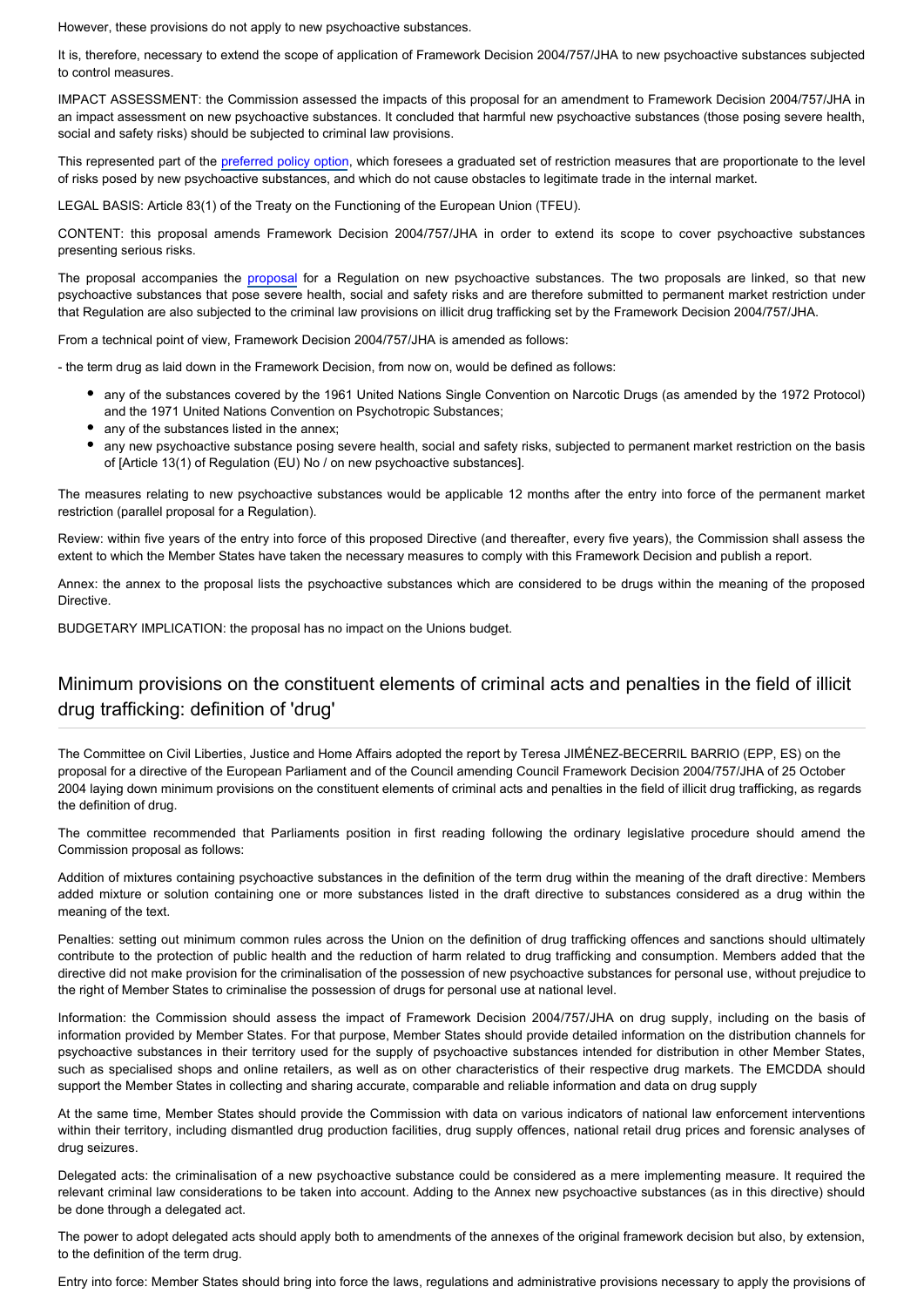the Framework Decision to these new psychoactive substances within twelve months after the entry into force of the amendment to the Annex.

An inclusive strategy in the fight against drugs: a new recital stated that, to effectively reduce the demand for new psychoactive substances that pose severe health, social and safety risks, dissemination of evidence-based, public health information and early warnings to consumers should be an integral part of an inclusive and participatory strategy to prevent and reduce harm.

### Minimum provisions on the constituent elements of criminal acts and penalties in the field of illicit drug trafficking: definition of 'drug'

The European Parliament adopted by 504 votes to 36, with 369 abstentions, a legislative resolution on the proposal for a directive of the European Parliament and of the Council amending Council Framework Decision 2004/757/JHA of 25 October 2004 laying down minimum provisions on the constituent elements of criminal acts and penalties in the field of illicit drug trafficking, as regards the definition of drug.

Parliament adopted its position at first reading following the ordinary legislative procedure. The main amendments adopted in plenary may be summarised as follows:

An inclusive strategy in the fight against drugs: Parliament stated that to effectively reduce the demand for new psychoactive substances that pose severe health, social and safety risks, dissemination of evidence-based, public health information and early warnings to consumers should be an integral part of an inclusive and participatory strategy to prevent and reduce harm.

Fundamental rights and health care of drug users: the Union and its Member States should further develop the Union approach based on fundamental rights, prevention, medical care and harm reduction, with the aim of helping drug users to overcome their addiction and at reducing the negative social, economic and public health impact of drugs.

Addition of mixtures containing psychoactive substances in the definition of the term drug within the meaning of the draft directive: Parliament added mixture or solution containing one or more substances listed in the draft directive to substances considered as a drug within the meaning of the text.

Penalties: setting out minimum common rules across the Union on the definition of drug trafficking offences and sanctions should ultimately contribute to the protection of public health and the reduction of harm related to drug trafficking and consumption. Parliament stated that the directive did not make provision for the criminalisation of the possession of new psychoactive substances for personal use, without prejudice to the right of Member States to criminalise the possession of drugs for personal use at national level. Criminal law provisions should be aimed solely to producers, suppliers and distributors.

Information: the Commission should assess the impact of Framework Decision 2004/757/JHA on drug supply, including on the basis of information provided by Member States. For that purpose, Member States should provide detailed information on the distribution channels for psychoactive substances in their territory used for the supply of psychoactive substances intended for distribution in other Member States, such as specialised shops and online retailers, as well as on other characteristics of their respective drug markets. The EMCDDA should support the Member States in collecting and sharing accurate, comparable and reliable information and data on drug supply

At the same time, Member States should provide the Commission with data on various indicators of national law enforcement interventions within their territory, including dismantled drug production facilities, drug supply offences, national retail drug prices and forensic analyses of drug seizures.

Delegated acts: the criminalisation of a new psychoactive substance could be considered as a mere implementing measure. It required the relevant criminal law considerations to be taken into account. Adding to the Annex new psychoactive substances (as in this directive) should be done through a delegated act.

The power to adopt delegated acts should apply both to amendments of the annexes of the original framework decision but also, by extension, to the definition of the term drug.

Entry into force: Member States should bring into force the laws, regulations and administrative provisions necessary to apply the provisions of the Framework Decision to these new psychoactive substances within twelve months after the entry into force of the amendment to the Annex.

#### Minimum provisions on the constituent elements of criminal acts and penalties in the field of illicit drug trafficking: definition of 'drug'

The Council adopted its position at first reading with a view to the adoption of a Directive of the European Parliament and of the Council amending Council Framework Decision 2004/757/JHA in order to include new psychoactive substances in the definition of 'drugs' and repealing Council Decision 2005/387/JHA of the Council.

The objective of the proposed Directive is to reduce the availability of new psychoactive substances (NSPs) that pose risk through swifter, more effective action on Union level compared to the currently applicable system based on Council Decision 2005/387/JHA on the information exchange, risk assessment and control of new psychoactive substances.

The main elements of the Council's position are as follows:

Definition of the term 'drugs': substances which may be considered as new psychoactive substances are listed in a new Annex to the Framework Decision 2004/757/JHA which may be amended by means of delegated acts.

Procedure and criteria for the inclusion of new psychoactive substances in the definition of the term 'drugs': based on a risk assessment, the Commission shall adopt, without delay, a delegated act amending the Annex to the Framework Decision in order to add the new psychoactive substance or substances to it and provide that the new psychoactive substance or substances pose severe public health risks and, where applicable, severe social risks at Union level.

When considering whether to adopt a delegated act, the Commission shall take into account: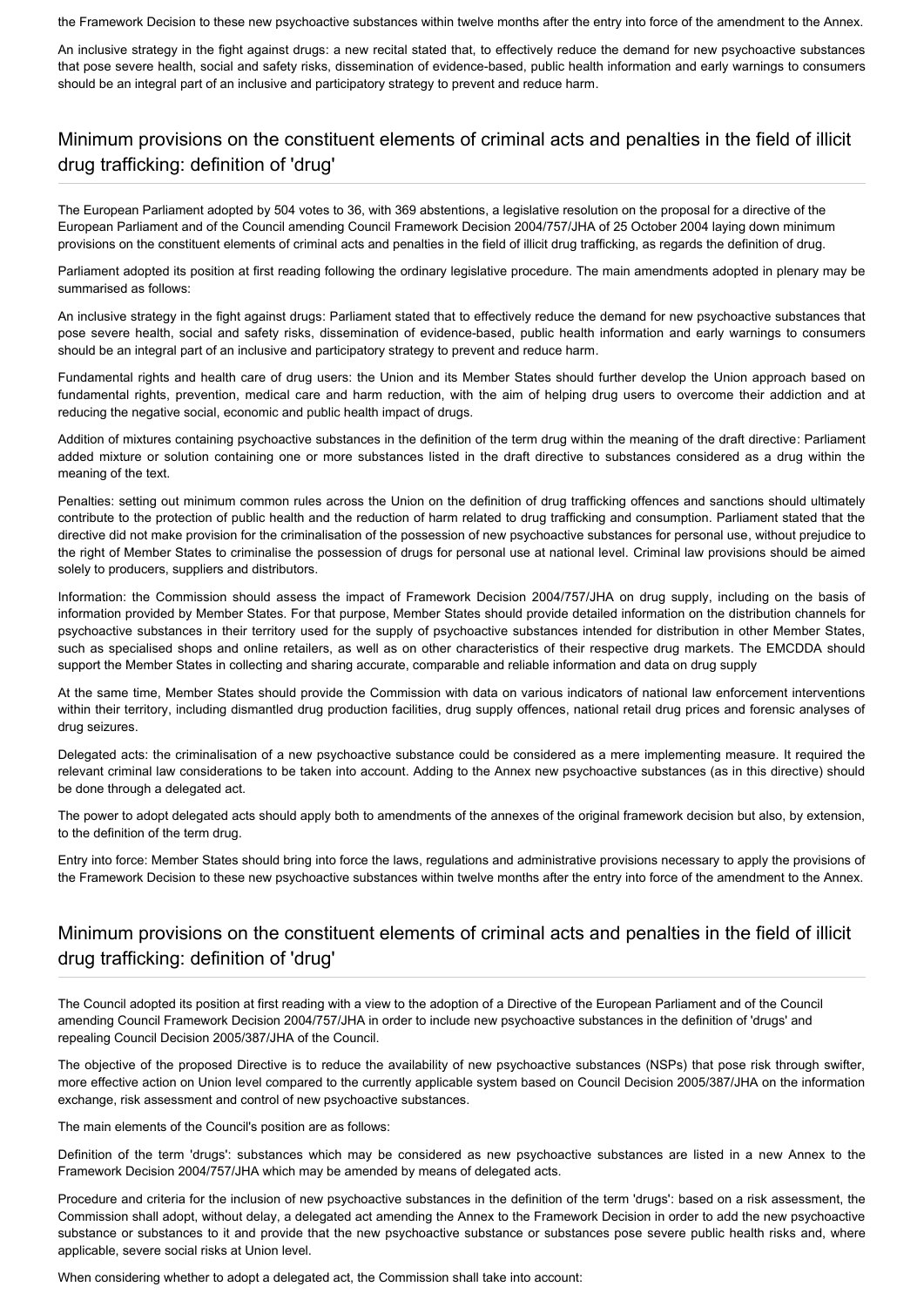- whether the extent or patterns of use of the new psychoactive substance and its availability and potential for diffusion within the Union are significant;
- whether the harm to health is considered life-threatening if the new psychoactive substance is likely to cause death or lethal injury, severe disease, severe physical or mental impairment or a significant spread of diseases;
- whether the social harm caused by the new psychoactive substance to individuals and to society is severe;
- whether criminal activities, including organised crime, associated with the new psychoactive substance are systematic, involve significant illicit profits or entail significant economic costs.

If the Commission considers that it is not necessary to adopt a delegated act to include the new psychoactive substance(s) in the definition of drug, it should explain its reasons in a report to Parliament and the Council.

Deadline for the implementation of national measures: the Councils position provides for a period of six months from the adoption of a delegated act for the implementation of national measures, so that all Member States have sufficient time to do so, given the diversity of legal systems.

#### Minimum provisions on the constituent elements of criminal acts and penalties in the field of illicit drug trafficking: definition of 'drug'

The Commission presented a communication on the position of the Council on the adoption of a Directive of the European Parliament and of the Council amending Council Framework Decision 2004/757/JHA in order to include new psychoactive substances in the definition of 'drug' and repealing Council Decision 2005/387/JHA.

The Commission recalled that in 2013, it presented a package of two legislative proposals on new psychoactive substances:

- a proposal for a [Regulation](http://www.europarl.europa.eu/oeil/popups/ficheprocedure.do?lang=en&reference=2013/0305(COD)) on new psychoactive substances;
- a [Directive](http://www.europarl.europa.eu/oeil/popups/ficheprocedure.do?reference=2013/0304(COD)&l=en) amending Council Framework Decision 2004/757/JHA laying down minimum provisions on the constituent elements of criminal acts and penalties in the field of illicit drug trafficking, as regards the definition of drug.

The objective of the package was to reduce the availability of new psychoactive substances that pose risk through swifter, more effective action on Union level compared to the currently applicable system.

In the context of the political agreement on the package reached at the trilogue meeting of 29 May 2017, the concept of the 2013 Commission proposal for a Regulation on new psychoactive substances based on Article 114 TFEU was abandoned.

The provisions of the 2013 Commission proposal for a Regulation on new psychoactive substances were included:

- on the one hand into the text of the Directive amending [Council Framework Decision 2004/757/JHA;](http://eur-lex.europa.eu/legal-content/EN/TXT/PDF/?uri=CELEX:32004F0757&from=en)
- on the other hand into the text of a new [proposal](http://www.europarl.europa.eu/oeil/popups/ficheprocedure.do?lang=en&reference=2016/0261(COD)) amending the founding Regulation of the European Monitoring Centre for Drugs and Drug Addiction (EMCDDA), Regulation 1920/2006, which the Commission was invited to present.

The 2013 proposal on a Regulation on new psychoactive substances was withdrawn in the context of the Commission's Work Programme for 2017.

In line with the new approach, the proposed Directive includes significant amendments to the 2013 Commission proposal for a Directive amending Council Framework Decision 2004/757/JHA.

In particular:

- substances which qualify as new psychoactive substances are listed in a new Annex to Framework Decision 2004/757/JHA which the Commission is empowered to amend by means of delegated acts in order to include new psychoactive substances in the definition of 'drug';
- all substances listed in the Annex are covered by the criminal law provisions laid down in the Framework Decision, in line with its legal basis, Article 83(1) TFEU.

However, the Commission fully supports the position of the Council as it still meets the Commission's original objective which is to reduce the availability of new psychoactive substances that pose risk through swifter, more effective action on Union level compared to the currently applicable system.

#### Minimum provisions on the constituent elements of criminal acts and penalties in the field of illicit drug trafficking: definition of 'drug'

The Committee on Civil Liberties, Justice and Home Affairs adopted the recommendation for second reading in the report by Teresa JIMÉNEZ-BECERRIL BARRIO (EPP, ES) on the Council position at first reading with a view to the adoption of a directive of the European Parliament and of the Council amending Council Framework Decision 2004/757/JHA in order to include new psychoactive substances in the definition of 'drug' and repealing Council Decision 2005/387/JHA.

The committee recommended Parliament to approve the Council position at first reading without amendments.

As a reminder, the aim of the proposed directive is to address new psychoactive substances (NPS) at EU level which pose a risk, quicker and more effectively than under the current system.

In the short justification accompanying the recommendation, it is recalled that after four years of interinstitutional negotiations, the two colegislators finally reached an overall political agreement on the NPS package that incorporated the main points in the Parliaments negotiating mandate.